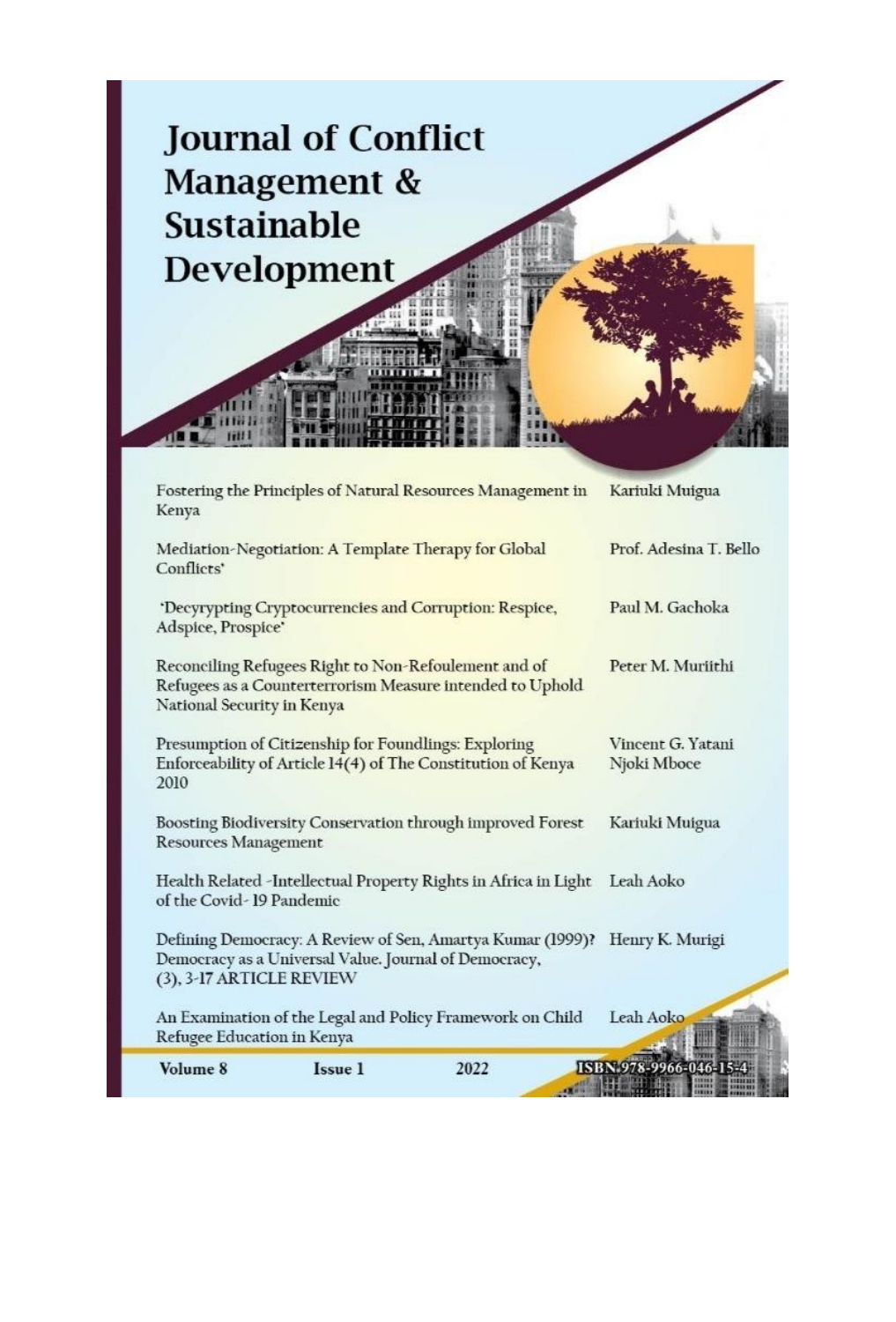## **Mediation-Negotiation: A Template Therapy For Global**

*By: Professor Adesina Temitayo Bello<sup>1</sup>*

#### *Abstract*

*This article examines mediation and negotiation as a remedy to conflicts happening around the world. Based on the fact that human beings and conflicts are inseparable, it is imperative to seek out for methods in resolving these disputes without spilling blood. Mediation which alters the dynamics of negotiation has proven to be an important tool in resolving conflict at various fields. The article takes account of certain conflicts such as the Iraq-Iran conflict, Kuwait-Iraq invasion and the Nigerian-Cameroon border disputes and examined the interplay of mediation and negotiation in resolving such complex disputes.* 

*The article highlights the efficacy of mediation and its ability to resolve disputes in the most amicable way possible, proving in every sense solution to disputes without the loss of lives providing a neutral party and professional assistance as regards conflicts brought for its relief. It concludes that these Alternative Dispute Resolution processes should be utilized more often as it is more advantageous coupled with the successive outcomes it guarantees. Finally, this article recommends that resolutions are done through mediation reducing the need for military aggression in the guise of resolving disputes, encourage parties' dialogue and promote resolution agreement that will be of public benefits.*

**Keyword:** Alternative Dispute Resolution, Conflicts, Mediation, Negotiation.

<sup>&</sup>lt;sup>1</sup> Associate Professor of Law at Babcock University, School of Law and Security *Studies, Iperu Remo, Ogun State. He has PhD Energy Law from University of Ibadan and PhD International Law and Diplomacy from Babcock University, LLM Cooperate and Commercial University of London, M. Sc Banking and Finance University of Ibadan, M.Sc. Economics University of Lagos.*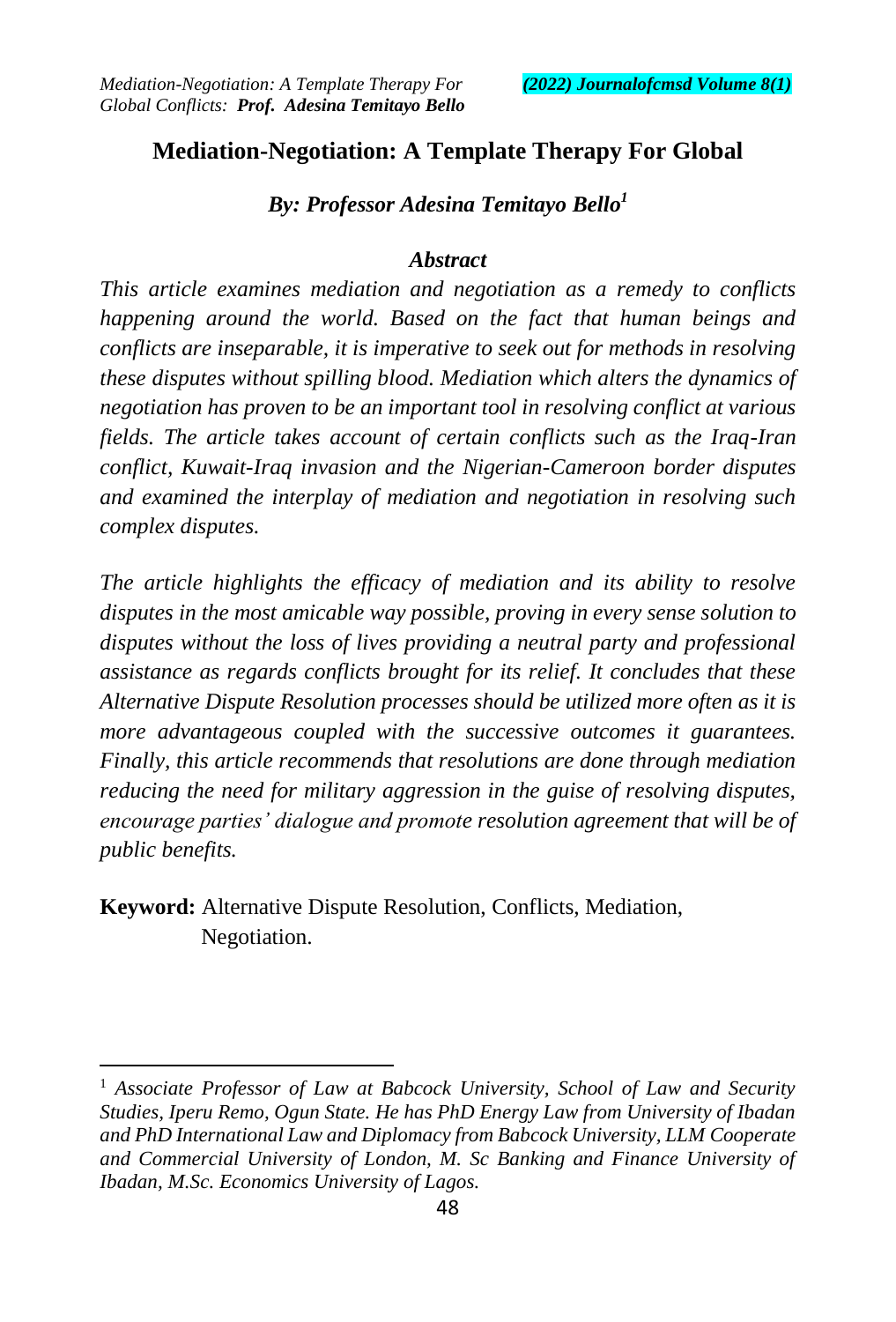# **Introduction**

John Burton asserts that conflict is a generic phenomenon that knows no system boundaries. <sup>2</sup> Whether we are dealing with interpersonal, community, ethnic, or international relations, we are dealing with the same ontological needs of people, requiring the same analytical processes of conflict resolution.<sup>3</sup> Anything that would lead to a disagreement produces conflicts. Owing to Attendant divergence in aims, objectives, ideas, beliefs, norms, values, customs and traditions fuels the inevitability of conflict.

In our world today, there exist countless conflicts which threaten global peace. From the United Kingdom (UK) and the United States of America (USA) engaged at war in Afghanistan and Iraq, through to insurgencies in Algeria, Burma, Nigeria, Columbia, civil wars in African nations, as well as conflicts between the people in China, Iran and Israel<sup>4</sup>, depicts the unwholesome state of things globally. The particular cause of these conflicts are not uniform in themselves as they differ based on either ethnicity, religion, governance, politics resource allocation etc. The main issue of contention is how these conflicts may be resolved in the bid to achieving global peace.

The use of negotiation as an Alternative Dispute Resolution (ADR) process has proven itself as a viable tool in managing and resolving conflicts around the world. However, negotiations may fail owing to greed, intransigencies, poor relations etc. thus making a third party neutral intervention eminent. The intervention of third party to facilitate communication and help the disputants to search for a solution is known as mediation. This paper advocates for

<sup>2</sup> John W. Burton, Conflict resolution as a political theory *http://cardata.gmu.edu/docs/teaching/TEACHING%20PLATFORM/course%20501/ UNIT%203/Burton%20-*

*<sup>%20</sup>Conflict%20Resolution%20as%20a%20Political%20Philosophy%20copy.pdf* accessed 21st July 2019

<sup>3</sup> Ibid

<sup>4</sup> Vikas Shah (2009): Thought Economics: Global Conflict: Causes and Solutions for Peace, an interview with Kristiina Rintakoski Executive Director of the Crisis Management Initiative *http://thoughteconomics.blogspot.com/2009/07/globalconflict-causes-and-solutions\_16.html* accessed August 12, 2019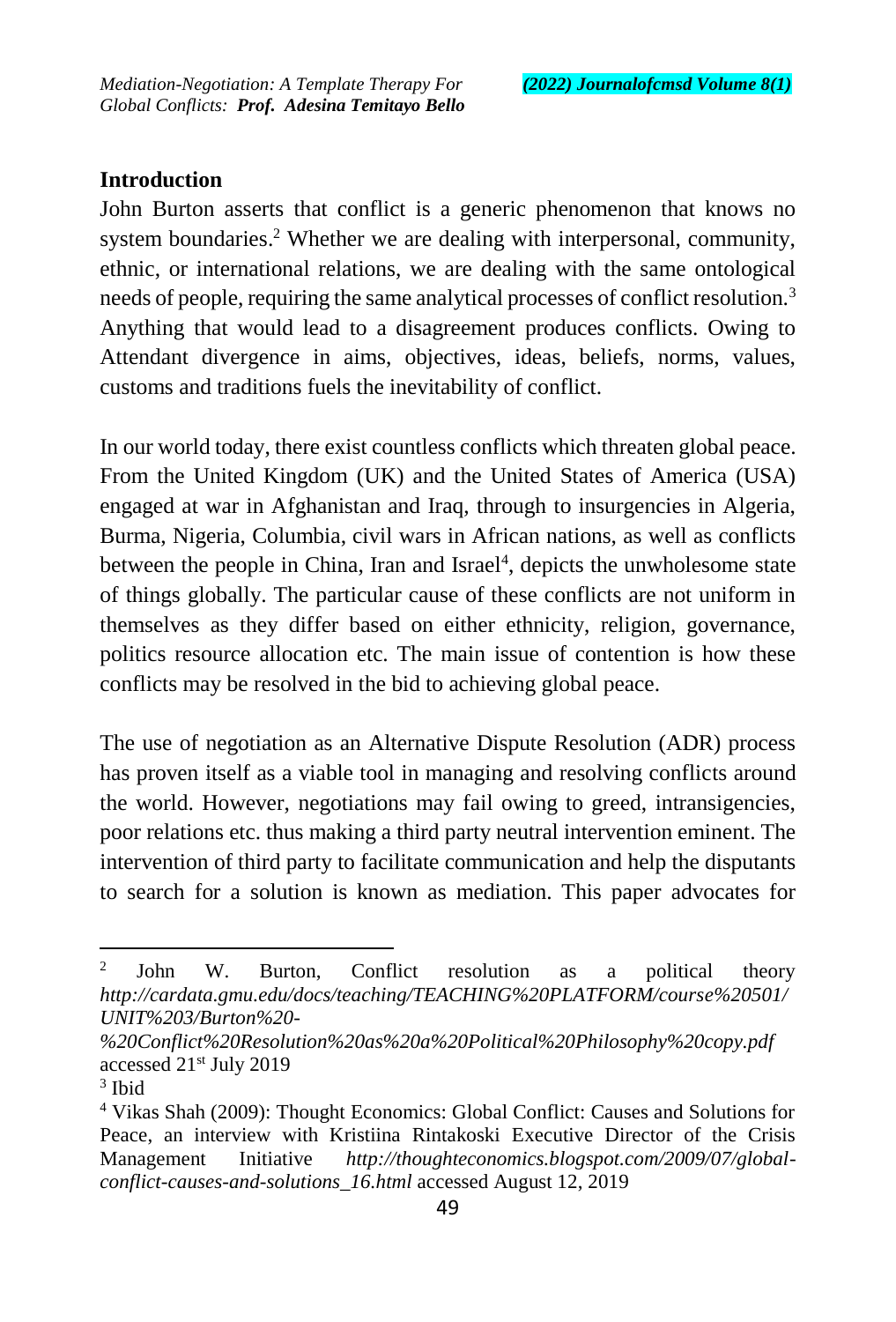negotiation which will in certain circumstances migrate into mediation as a therapy to most of the global conflicts provided the parties in disputes are willing to resolve their differences.

# **Negotiation and Mediation**

 $\overline{a}$ 

It is imperative to assert that negotiation and mediation are Alternative Dispute Resolution (ADR) processes that are non-violent by nature. Negotiation involves disputants exploring solutions to their mutual problems independently without any intervention from a third party.<sup>5</sup> The disputing parties have firm control of the entire discussion as there is no third-party facilitator. Negotiation could be a fast and inexpensive mode of managing and settling conflicts at whatever level. Fisher and Ury<sup>6</sup> argues that we negotiate because we desire an outcome better than what we would have had without negotiating.

However, circumstances arise when direct negotiation between disputing parties will fail. For the purpose of making the disputes resolved as soon as possible, the next logical step is to seek the assistance of a third party neutral. The third party assists the disputants to reach an agreement as he/she doesn't stand in the position of a judge or an arbitrator imposing a solution on the parties in disputes. This method is known as *'mediation'*. Mediation is the broad term used to describe the intervention of third parties in dispute resolution process.<sup>7</sup>

<sup>5</sup> Roy J. Lewicki, Stephen E. Weiss and David Lewin, '*Models of Conflict, Negotiation and Third-Party Intervention: A Review and Synthesis'* Journal of Organizational Behavior, Vol. 13, No. 3, Special Issue: Conflict and Negotiation in Organizations: Historical and Contemporary Perspectives (May, 1992), <https://www.jstor.org/stable/2488468> accessed 13th August 2019.

<sup>6</sup> Roger Fisher, William Ury et al (1991): *Getting To Yes: Negotiating Agreement*  Without Giving In, 2<sup>nd</sup> ed., New York: Pengium Books p.100

<sup>7</sup> Christopher Moore, '*The Mediation Process: Practical Strategies for Resolving Conflict'*, 3rd., (San Francisco: Jossey-Bass Publishers, 2004). <https://www.beyondintractability.org/bksum/moore-mediation> accessed 13<sup>th</sup> August 2019.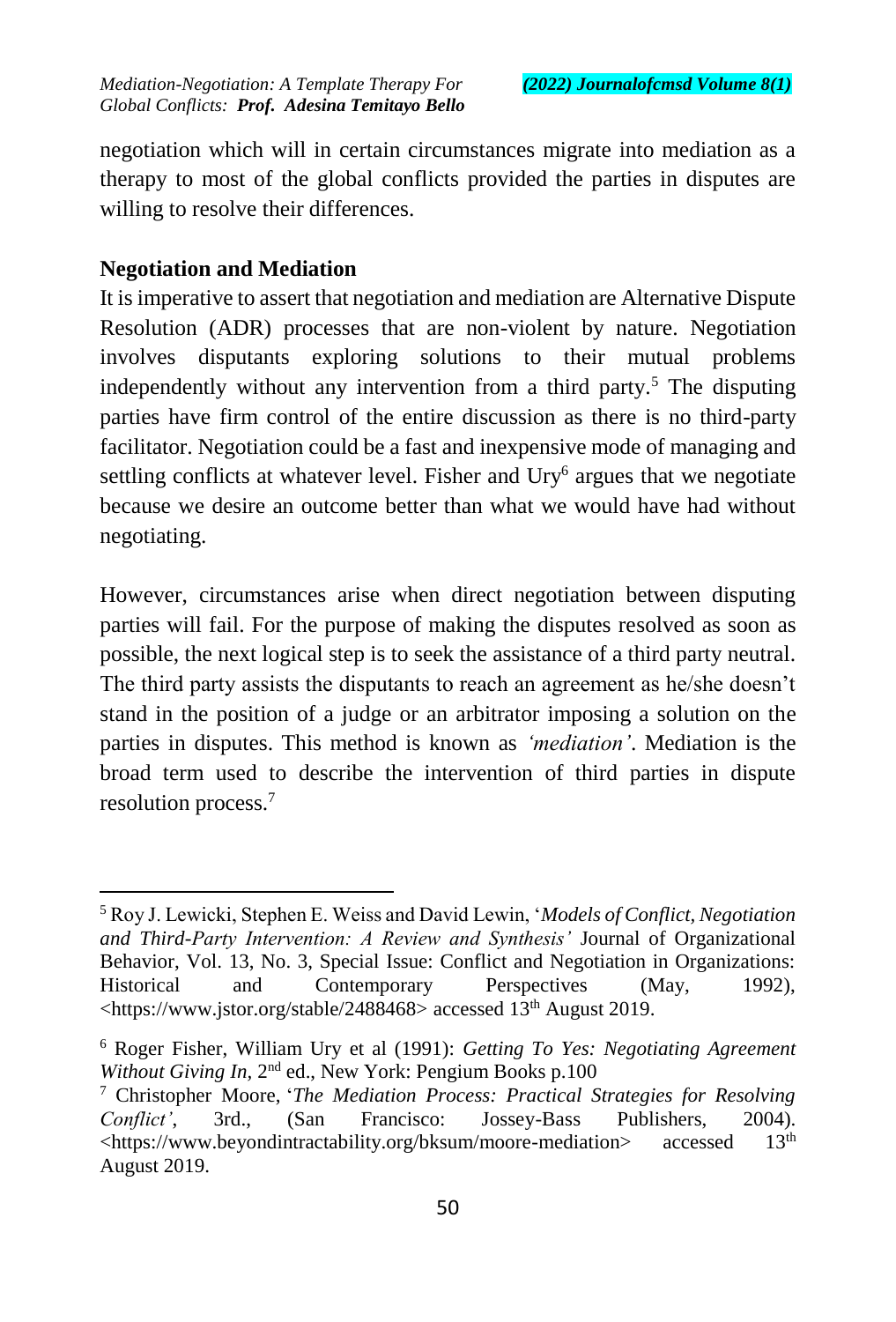Negotiation is the most flexible, informal, and party-directed method; it is the closest to the parties' circumstances and control, and can be geared to each party's own concerns<sup>8</sup>. Mediation arises either based on the agreement of the disputants that a mediator should intervene or where after direct negotiations had already taken place but broke down, parties in disputes can subsequently agree for the intervention of a third party neutral (mediator). In a mediation procedure, the third party plays the role of adviser to both parties. He works with the parties to resolve their dispute by agreement, rather than imposing a solution<sup>9</sup>.

The term 'conciliation' is sometimes used to describe the same process of involving third parties, usually in the context of labour relations when neutral intervention is used to break a stalemate, domestic relations or international commercial matters.<sup>10</sup> However, in recent times, mediation and conciliation have been used interchangeably. On the usefulness of mediation, Northrop F.S.C states that:

*The "first best" and socially proper way to settle disputes used by the "superior man," was by the method of mediation, following the ethics of the "middle way". This consisted in bringing the disputants to something they both approved as a settlement of the dispute, by means of an intermediary. This middle man served largely as a messenger. Proper behaviour prescribed that he refuse even to arbitrate the differences at the request of the disputants. "Good" dispute settling consisted in conveying the respective claims of the disputants back and* 

<sup>8</sup> Lew Julian et al (2003): *Comparative International Commercial Arbitration*, Netherland: Kluwer Law International, p. 13

 $9$  Ibid p. 13

<sup>10</sup> *Alessandra Sgubini, Mara Prieditis & Andrea Marighetto,* 'Arbitration, Mediation and Conciliation: differences and similarities from an International and Italian business perspective' August

<sup>2004</sup>*<https://www.mediate.com/articles/sgubiniA2.cfm#bio*> accessed 13th August 2019.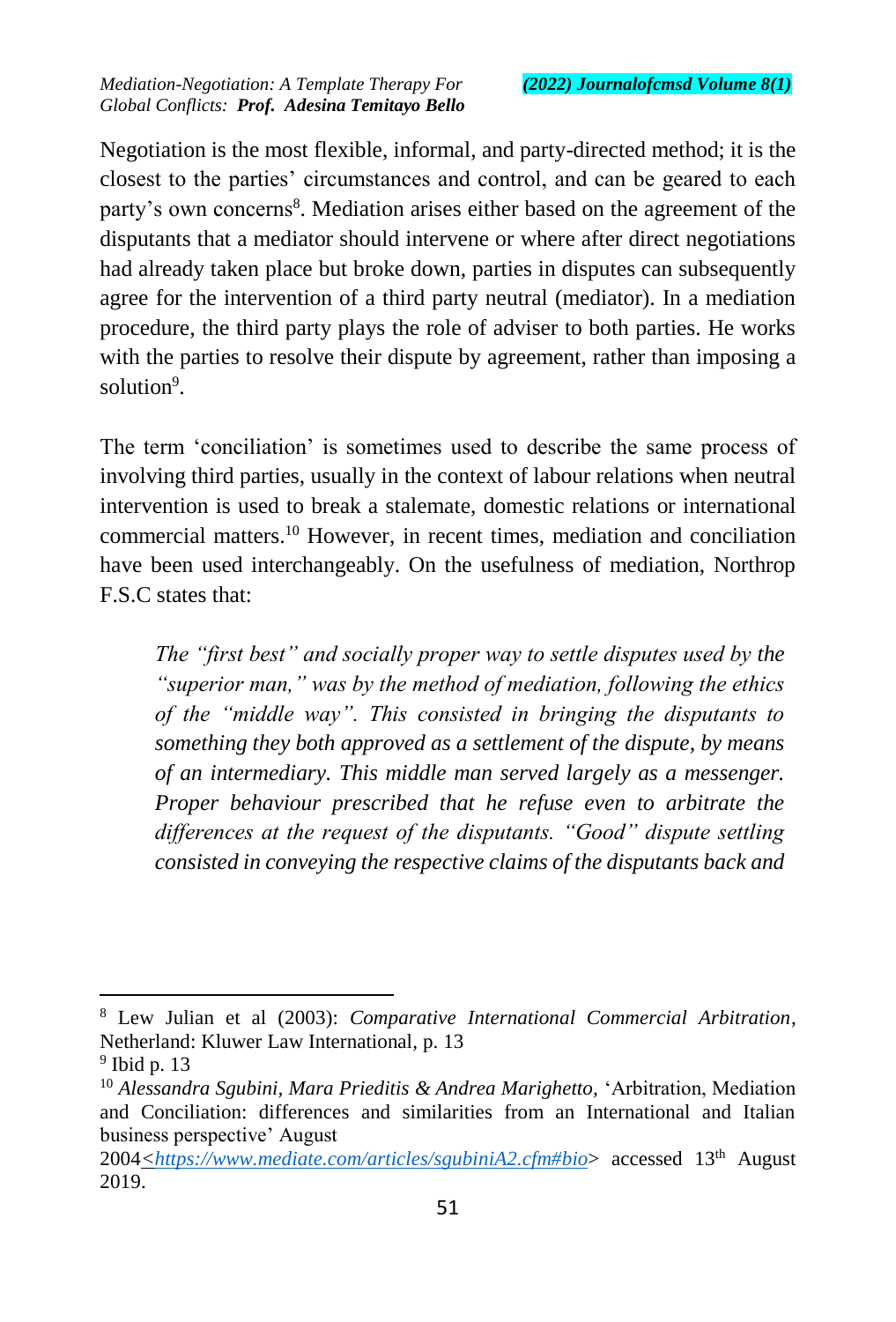$\overline{a}$ 

*forth between them until the disputants themselves arrived at a solution which was approved by both.'<sup>11</sup>( after such and extensive quotation.*

Mediation is negotiation carried out with the assistance of neutral third-party at the instance of the parties<sup>12</sup>. Mediation is an alternative to adjudication in which a neutral third party who has no final decision-making authority intervenes in negotiations to assist resolution of conflict<sup>13</sup>. It is imperative to note that mediation alters the dynamics of negotiation<sup>14</sup>. Negotiation which involves just the parties in dispute talking directly to each other in private, employing strategies and tactics such as the integrative (win-win) and distributive (win-lose) approach as well as going through different phases<sup>15</sup> to reach an agreement, automatically changes when the parties seek the help of a mediator to settle their difference. However, in mediation, mediators work with the disputants in reaching a common ground through revealing areas in their conflict that shows weaknesses in their cases as well as proffering ways of reaching an agreement.

It has been said that mediators often view the alternative process as serving a variety of objectives beyond merely facilitating settlement.<sup>16</sup> In addition mediation has been viewed as a problem-solving aid that helps parties to reach more satisfying resolution through generating 'win-win' solutions<sup>17</sup>. Moreover, some claim that mediation may work to achieve social justice by

<sup>&</sup>lt;sup>11</sup> Northrop F.S.C (1958): "The Mediational Approval Theory of Law in American Legal Realism, Virginia Law Review Vol. 44 347, 349"

<sup>&</sup>lt;sup>12</sup> MacFarlane J.: An Alternative to What? In MacFarlane (ed) Rethinking Disputes: The Mediation Alternative p.1

<sup>&</sup>lt;sup>13</sup> Center for Dispute Resolution (CDR) Associates, Mediation 1 (1989) (defining mediation in manual for mediators); Linda R. Singer (1994): Settling Disputes: Conflict Resolution in Business, Families, and the Legal System 2<sup>nd</sup> Ed.

<sup>14</sup> Goldberg Stephen et al (2007): *Dispute Resolution: Negotiation, Mediation and Other Processes*, 5th Ed. Aspen Law Publishers

<sup>&</sup>lt;sup>15</sup> Preparation, Presentation, Bargaining and Closing or Agreement phase

<sup>16</sup> Robert Bush and Joseph Folger (2004): *The Promise of Mediation: The Transformative Approach to Conflict*, San Francisco: Jossey-Bass Publishers

<sup>17</sup> Roger Fisher and William Ury (1991): *Getting Yes: Negotiating Agreement Without Giving In*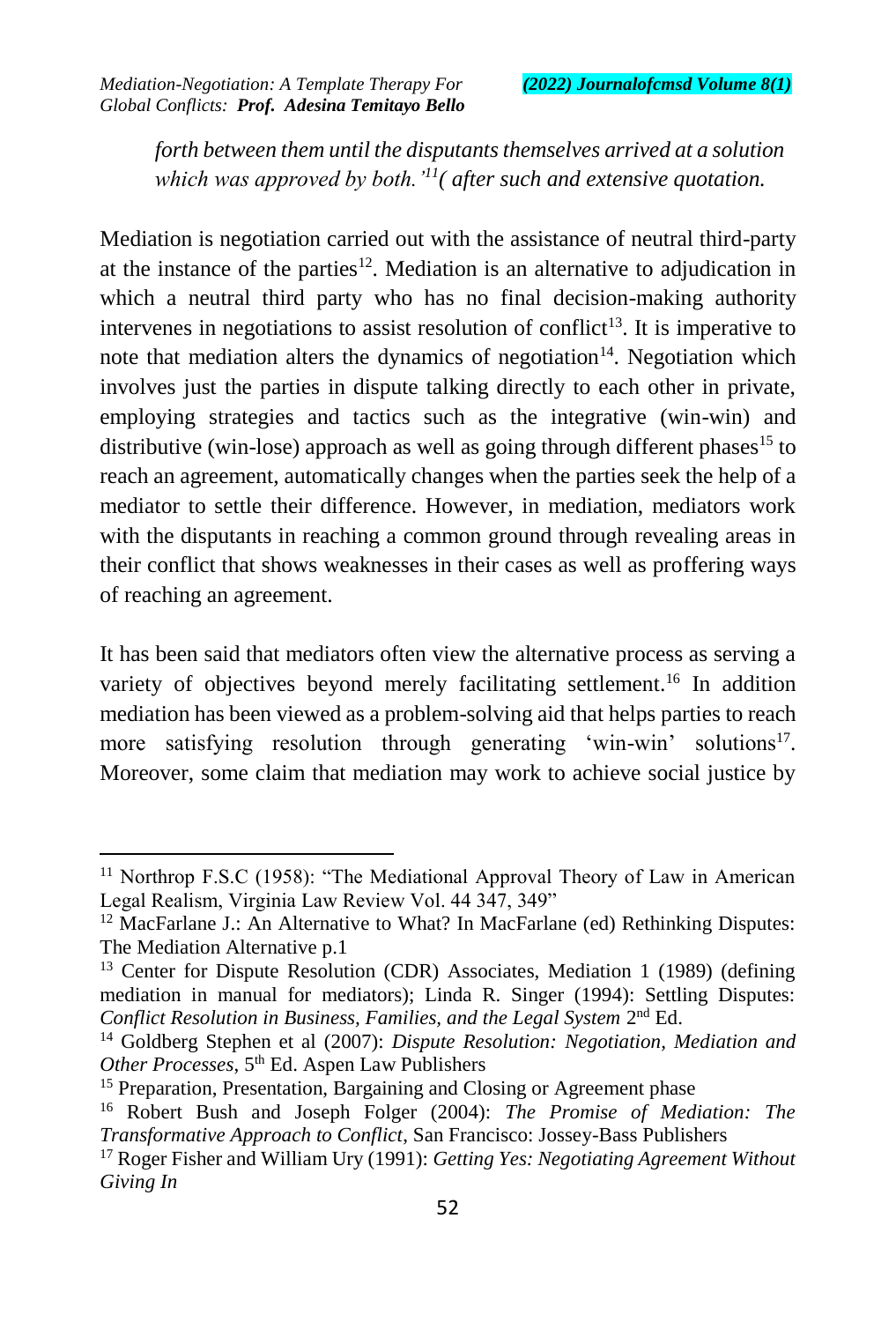cultivating self-help skills, empowering communities, and reallocating power among groups.<sup>18</sup>

As stated earlier, mediation was originally used in labour or industrial dispute. Moreover, as a result of its acceptance in this field, mediation was used in an increasingly broad range of non-labour disputes: divorce, environmental, housing, institutional (including prisons, schools, and hospitals), small-claims, personal injury and insurance, and general business disputes, as well as claims involving governmental agencies<sup>19</sup>. However, mediation acts as a potential for responding to urban conflicts.

### **Mediation Process**

 $\overline{a}$ 

Mediation is fundamentally a process of assisted negotiation<sup>20</sup>. Hence the strategies used in negotiation such as the integrative and distributive strategies are central to mediation. The major difference between negotiation and mediation is the presence of the mediator whose neutrality is imperative towards the success of the mediation process. A mediator is essentially a facilitator of communication between disputants, assisting them to engage in a dialogue directed toward mutual resolution of their dispute. However, the role of a mediator is never static as it varies based on the circumstances of the conflict before him. Nevertheless, the roles may include being a facilitator of communication, arranger of processes to inform and enlighten the disputants, impresario of structured dialogue, encourager of problem-solving, generator of possible solutions or shuttle-diplomat using control of the information flow to focus on areas of agreement without the risks of much face-to-face confrontation by the parties $21$ .

<sup>18</sup> Bush and Folger(2004): *The Promise of Mediation: The Transformative Approach to Conflict*

<sup>19</sup> Singer L.R. (1990): *Settling Disputes: Conflict Resolution in Business, Families, and the Legal System*, Boulder, Colo.: Westview Press

<sup>&</sup>lt;sup>20</sup> Marcel K.W & Wiseman, P. (1987): "Why We Teach Law Students to Mediate, Journal of Dispute Resolution Vol. 77"

<sup>&</sup>lt;sup>21</sup> Rau Scott et al (2006): *Mediation and Other Non-Binding ADR Processes* 3<sup>rd</sup> Ed., New York: Foundation Press p. 14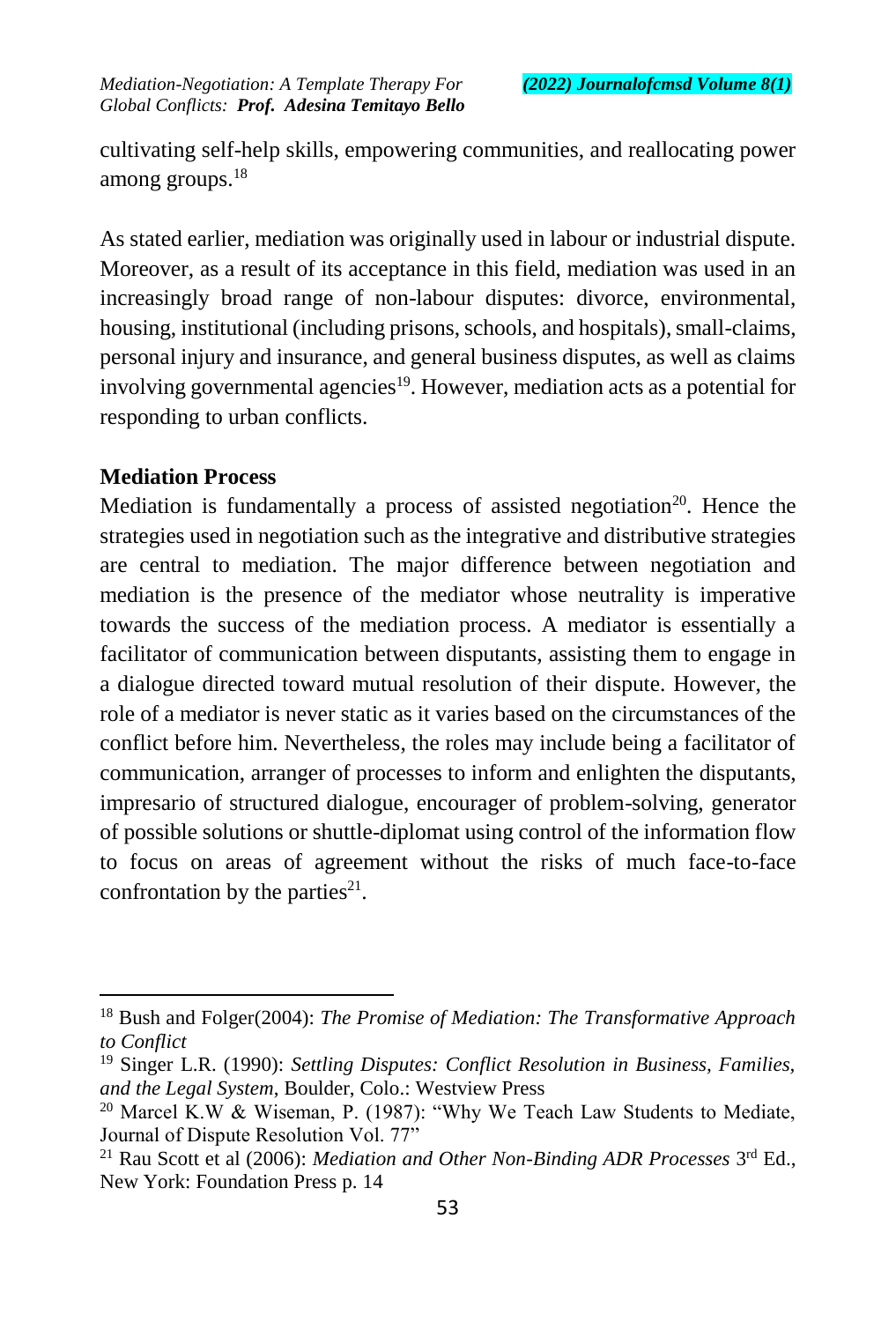The strength of mediation is predicated on the fact that the parties achieve their own resolution of dispute without being bound to a formal, and possibly inflexible, legal solution<sup>22</sup>. The benefits of mediation include:

- I. Parties keep control over the outcome of their own problem
- II. Disputes can be settled promptly. A mediation session can be scheduled as soon as both parties agree to use mediation to resolve the dispute.
- III. Mediation promotes better relationships through cooperative problem-solving and improved communication.
- IV. Both facts and feelings are considered with the help of an impartial mediator
- V. Mediation is private and confidential. The mediator and parties must maintain, to the full extent required by law, the confidentiality of the information disclosed during mediation.
- VI. Mediation is voluntary, and may be terminated at any time by a party or mediator
- VII. Mediation costs may be significantly less than taking a case to court<sup>23</sup>.

For the management and resolution of conflicts involving nation-states, interstate or intrastate conflicts, the following processes for a successful mediation are stated below:<sup>24</sup>

*Assess the Conflict*: The first step in any mediation effort should be to assess the conflict. Conflict analysis should provide a contextualized understanding of the conflict and answer questions of strategy: at what level to engage, how to gain leverage, and know who to focus efforts on. In essence, assessing the

 $22$  Lon Fuller (1971): "Mediation – its Forms and Functions, Southern California Law Review 44"

<sup>23</sup> Mediation: Another Method for Resolving Disputes

*www.alabar.org/brochures/mediation.pdf* accessed August 13, 2019

<sup>&</sup>lt;sup>24</sup> Pildat Background Paper: Conflict Management The Mediation Process *www.pildat.org/publication/conflict\_management-themediationprocess.pdf*  Accessed August 13, 2019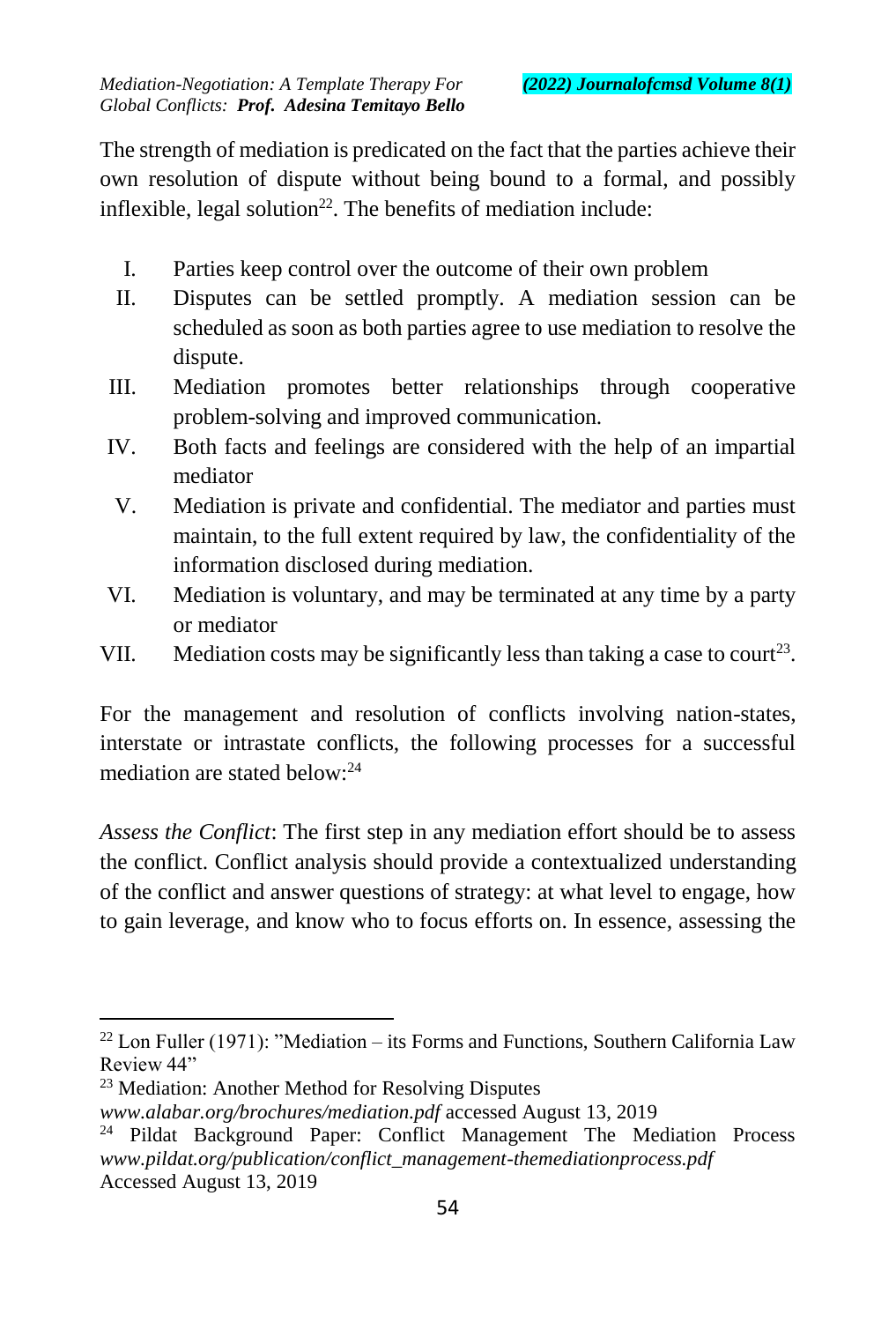conflict at hand involves understanding the rationale behind the conflict, who are the actors etc.<sup>25</sup>

*Ensure mediator readiness:* At this point, the person acting as a mediator must satisfy himself and the parties of his readiness and competence to mediate. He or she must answer questions such as whether he/she has the right skills, the right resources, and the right support to be successful. Where the mediator through self-assessment shows that he or she can make a real contribution, then the mediator can have faith in such assessment and act accordingly.<sup>26</sup>

*Ensure Conflict Ripeness:* It is imperative to note that many mediation studies give considerable attention to the concept of conflict ripeness. A conflict may become ripe for negotiation when the enemy is aware of the fact that they are in a mutually hurting stalemate and sense that a way out is possible. The mediator must ensure that the conflict is ready to be tackled. $27$ 

*Conduct Track-I Mediation:* Once the mediator has assessed the conflict, determined his/her readiness to act and evaluated the conflict before him/her, the mediator can begin negotiation. Responsibilities that is saddled on the mediator at this stage include laying the groundwork, creating roles for all relevant actors, handling logistics, actually conducting negotiations, fitting the public into the process, and working with the media.<sup>28</sup>

*Encourage Track-II Dialogue:* There is a growing consensus among both official and unofficial actors that no single actor or activity is sufficient to build sustainable peace in situations of complex conflict. Track-II, or unofficial diplomacy conducted among grassroots and middle level opinion leaders can be a valuable adjunct to the formal peace negotiations. In addition, it can help local community engage in the kinds of tasks and make the

<sup>&</sup>lt;sup>25</sup> Pildat Background Paper: Conflict Management The Mediation Process www.pildat.org/publication/conflict\_management-themediationprocess.pdf Accessed August 13, 2019

 $26$  Ibid

<sup>27</sup> Ibid

<sup>28</sup> Ibid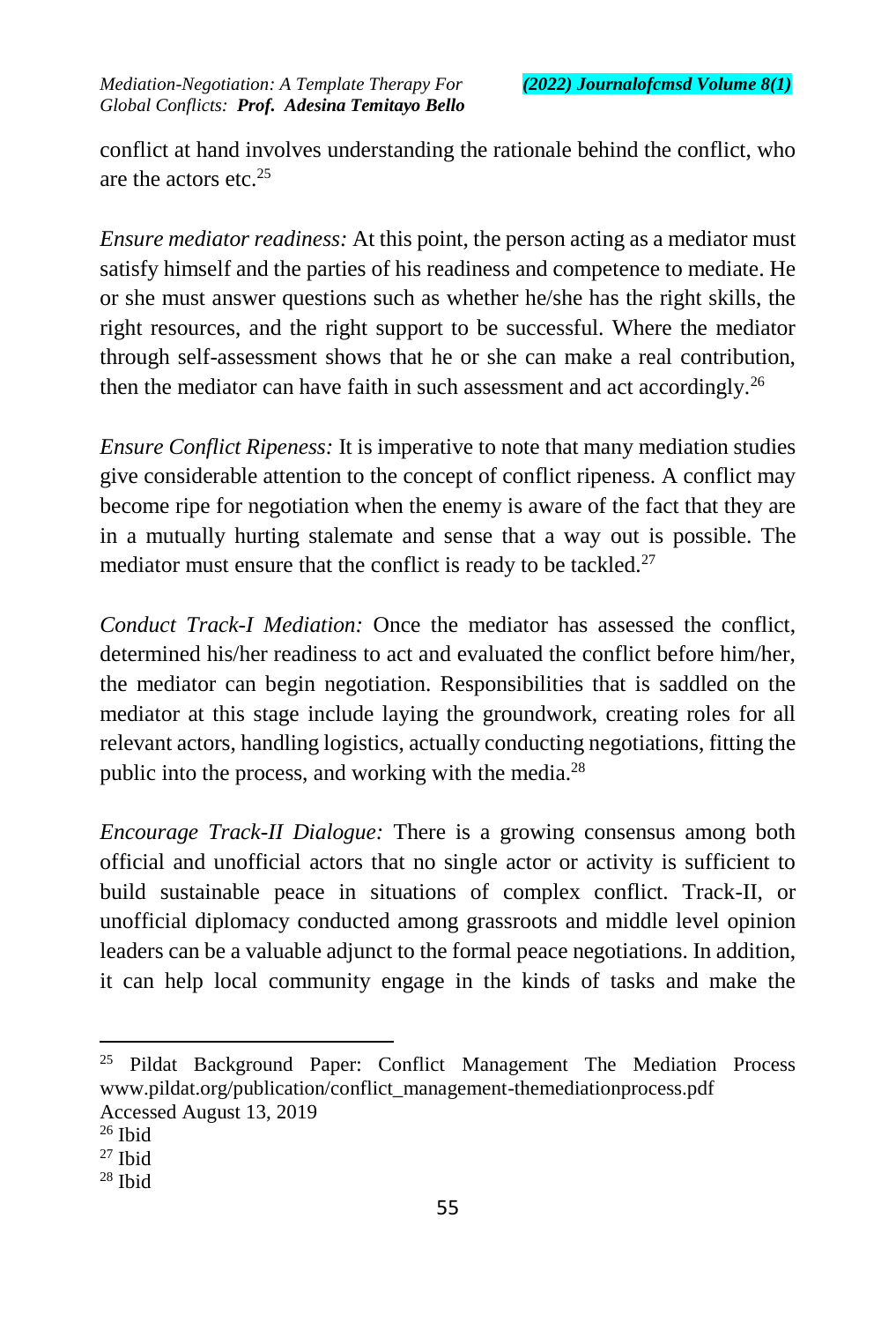necessary psychological changes required to generate and sustain support for peace process.<sup>29</sup>

*Construct a Peace Agreement:* Here, it is the final step in the mediation process to produce an agreement that is acceptable not only to the parties to the conflict but also to the wider public coupled with standing a good chance of being implemented.<sup>30</sup>

# **Mediation and Negotiation in Global Conflict**

Conflict which is inevitable among human beings is also unavoidable among nation-states. Taking account of the Iran-Iraq war which occurred between  $22<sup>nd</sup>$  September 1980 and  $20<sup>th</sup>$  August 1988 has been held to be the  $20<sup>th</sup>$  century longest conventional war $3<sup>1</sup>$ . The underlying cause of the conflict between these countries was based on border disputes. There was initially a 1975 Algiers Agreement which served as an agreement between Iran and Iraq to settle their border disputes and serving as bilateral treaty between the two countries.<sup>32</sup>

However, accusations were placed on Iran for frequent and blatant violation of Iraqi sovereignty, thus making the 1975 agreement to be null and void. Iraq invaded Iran in 1980 which resulted to the death of over  $400,000$  people<sup>33</sup>. Negotiations between Saddam Hussein and the Iran government for a ceasefire broke down owing to the fact that Iraqi troops occupying Iran border areas would continue to hold that front coupled with the fact that Iran would receive no foreign support to pressure Iraq to withdraw, nor receive compensation, nor get an international condemnation of Iraq<sup>34</sup>. The United Nations had to

<sup>&</sup>lt;sup>29</sup> Pildat Background Paper: Conflict Management The Mediation Process *www.pildat.org/publication/conflict\_management-themediationprocess.pdf*  Accessed August 13, 2019

<sup>30</sup> Ibid

<sup>31</sup> Weiss Martin: War of Blackmail *www.safehaven.com/article/7228/war-ofblackmail* Accessed August 12, 2019; Carlisle Rodney P.(2003):Persian Gulf War (American at War(Fact on File)), New York: Facts on File.

<sup>33</sup> Hiro Dilip (1991): *The Longest War: The Iran-Iraq Military Conflict*, New York: Routledge p 205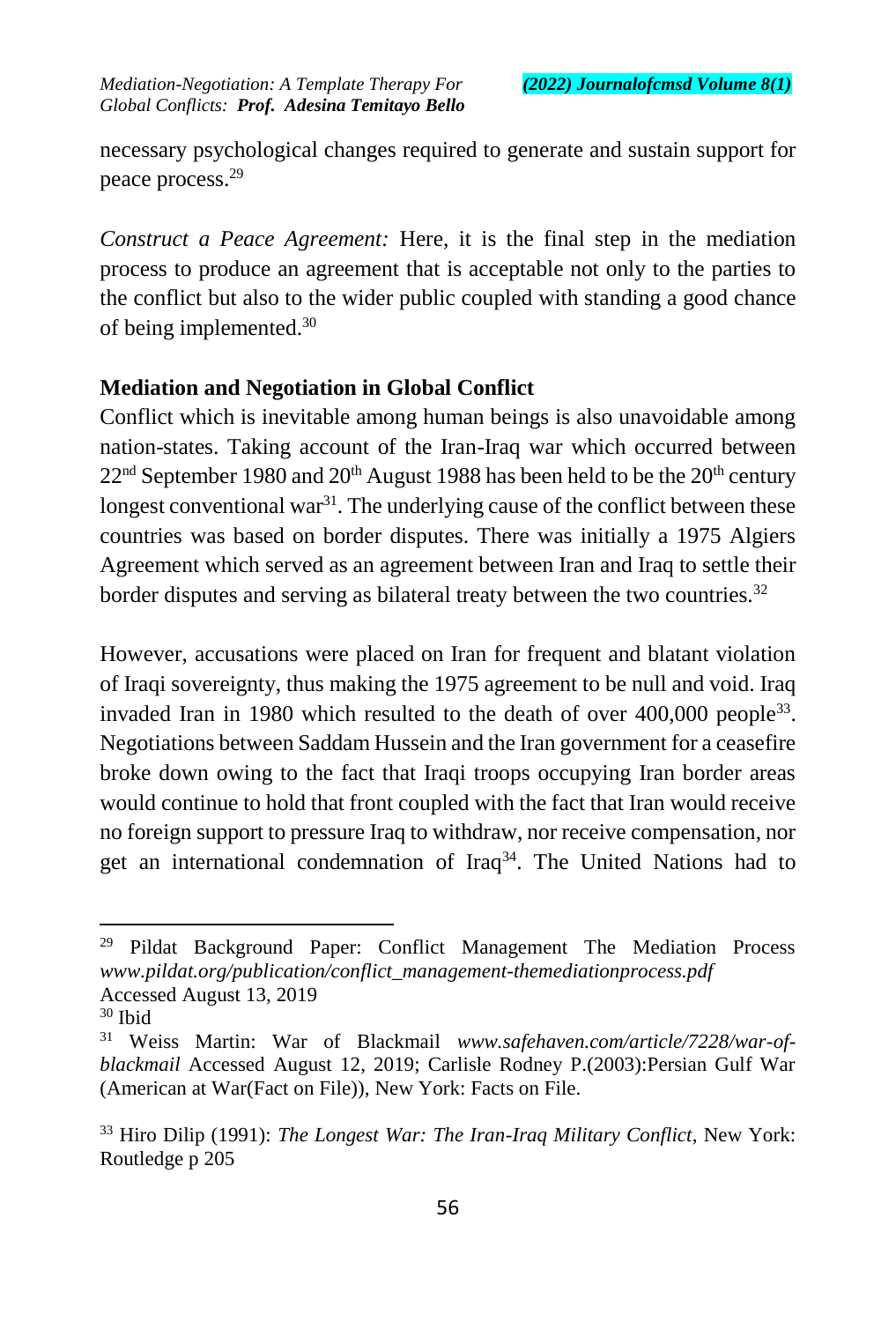$\overline{a}$ 

intervene in the conflict through resolution 598 which was unanimously accepted by Iran and Iraq. The resolution was for an immediate ceasefire between Iran and Iraq alongside sending back prisoners of war to their respective countries. This resolution became effective on August 8, 1988 thus ending the war between Iran and Iraq.

The Kuwait invasion of 1990 is worth examining based on the viability of mediation and negotiation. The Kuwait-Iraq war which was caused by the inability of Iraq and to repay the debt of \$80billion to Kuwait being funds borrowed to finance the Iran-Iraq war<sup>35</sup> as well as the request of Kuwait to OPEC to increase the country's total oil production from 50% to 1.35million bpd which brought about economic sabotage in Iraq<sup>36</sup>. Owing to the actions of Kuwait, Iraq invaded Kuwait on August 2 1990 which claimed the lives of about 1000 Kuwait civilians while more than 300,000 people left the country<sup>37</sup>.

Despites numerous negotiations between the major world powers and Iraq, including the United Nations, the invasion still continued until the United States of America through the use of force in January 1991<sup>38</sup> drove Iraq from Kuwait. It may be reasonable to submit here that the use of aggression to resolve conflict is usually not the best alternative.

The Kuwait invasion could have been averted if mediation was used to explore for other means on how Iraq would pay her debt. Mediation as an alternative dispute resolution mechanism is interest-based. It is well established that Iraq and Kuwait have different interests. The essence of mediation is on how these

<sup>35</sup> Stork Joe, Lesch Ann M. (1990): Middle East Report : Background to the Crises: Why War? www.middleeast.org accessed August 12, 2019  $36$  ibid

<sup>&</sup>lt;sup>37</sup> See Jafi (2005): The Use of Terror during Iraq's invasion of Kuwait *http://jafi.org/JewishAgency/English/jewish%20education/Compelling%20Content/ Eye%20on%20Israel/Current%20Issues/Peace%20and%20Conflict/The%20Use%2 0of%20Terror%20in%20Kuwait.htm* accessed August 13, 2019

<sup>38</sup> Fairhall, David; Walker, Martin (1991): "Allied planes bomb Iraq: Kuwait's liberation begun, says US, The Guardian London"

*http://www.theguardian.com/world/1991/jan/17/iraq.davidfairhall* accessed August 13, 2019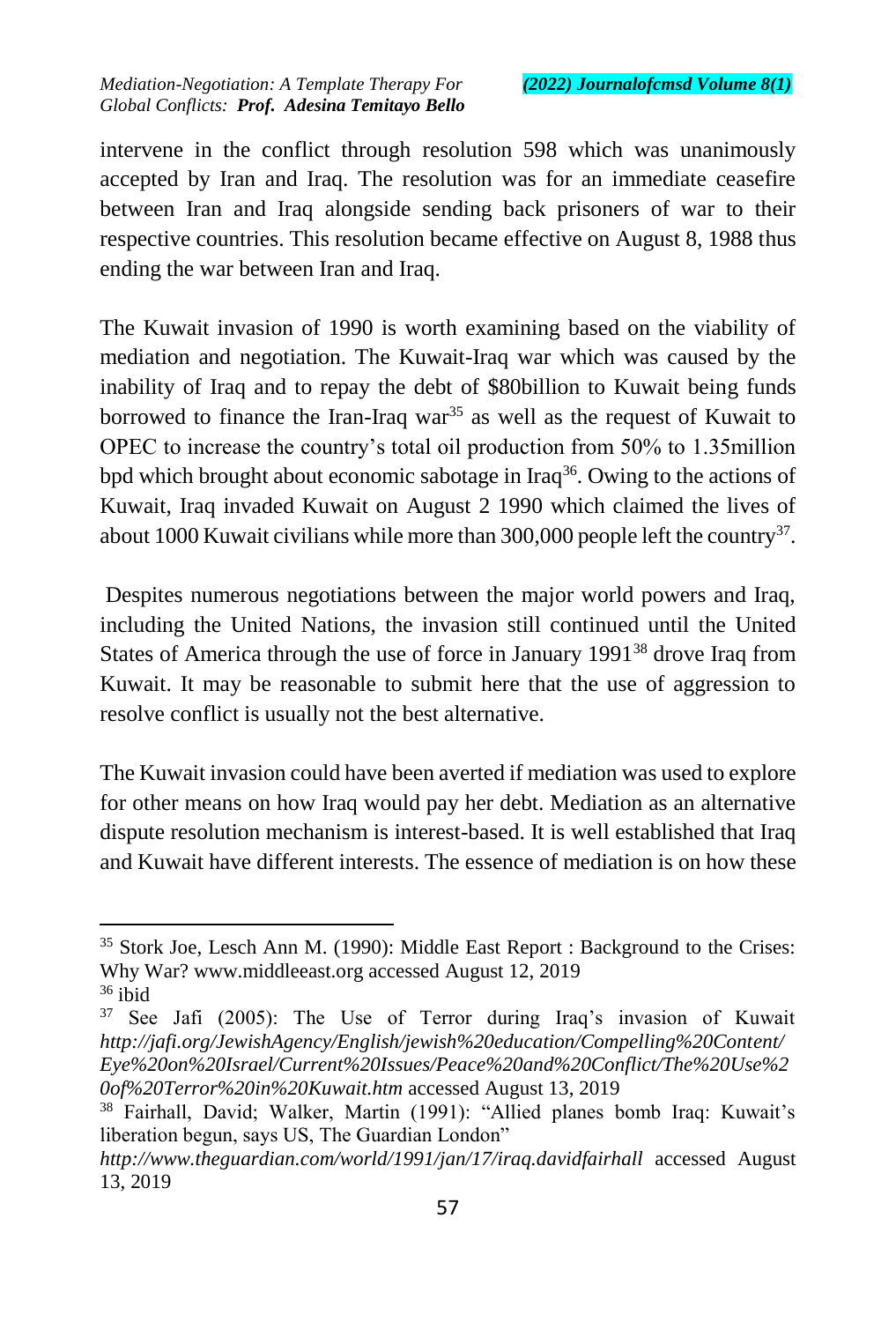divergent interests could be harmonized without giving regard to their respective rights and positions. When several negotiations have broken down between the super powers of the world including the United Nations, the United States ought to have intervened as a mediator.

The Nigerian-Cameroon border dispute over the Bakassi peninsula is another dispute which could have been resolved through negotiation and mediation without going through the rigors of litigation at the International Court of Justice (ICJ). It is however imperative to assert that the Bakassi peninsula is an oil and gas rich area which could bring about economic development in Nigeria, Cameroon and Bakassi itself. Assuming the leaders of Nigeria, Cameroon and Bakassi negotiated on how the area would be co-habited and agree on the ways in which the natural resources would be exploited, there would have been no cause for clashes between Nigeria and Cameroon. A clear example is the Joint Development Zone between Nigeria and Sao Tome Principe, which was an agreement entered into over an overlapping maritime boundary.

It is imperative to note that there is no universally acceptable strategy to the practice of negotiation. The most important thing is finding a way to resolve the contentious issues between the disputants. There are other numerous conflicts which could just be solved through negotiation and mediation without putting lives and properties of humans on the line.

# **Conclusion**

 $\overline{a}$ 

According to Immanuel Kant *'*Perpetual peace is no empty idea, but a practical thing which, through its gradual solution, is coming always nearer its final realization'<sup>39</sup>. World peace and development is threatened with enormous events of conflicts. There is not only political and economic breakdown but unimaginable loss of lives and properties. It is well established that human beings and conflicts are inseparable. However, these differences can be settled amicably without even shedding a pint of blood.

<sup>39</sup> Immanuel Kant "Perpetual Peace"

*https://www.mtholyoke.edu/acad/intrel/Kant1.htm* accessed August 13, 2019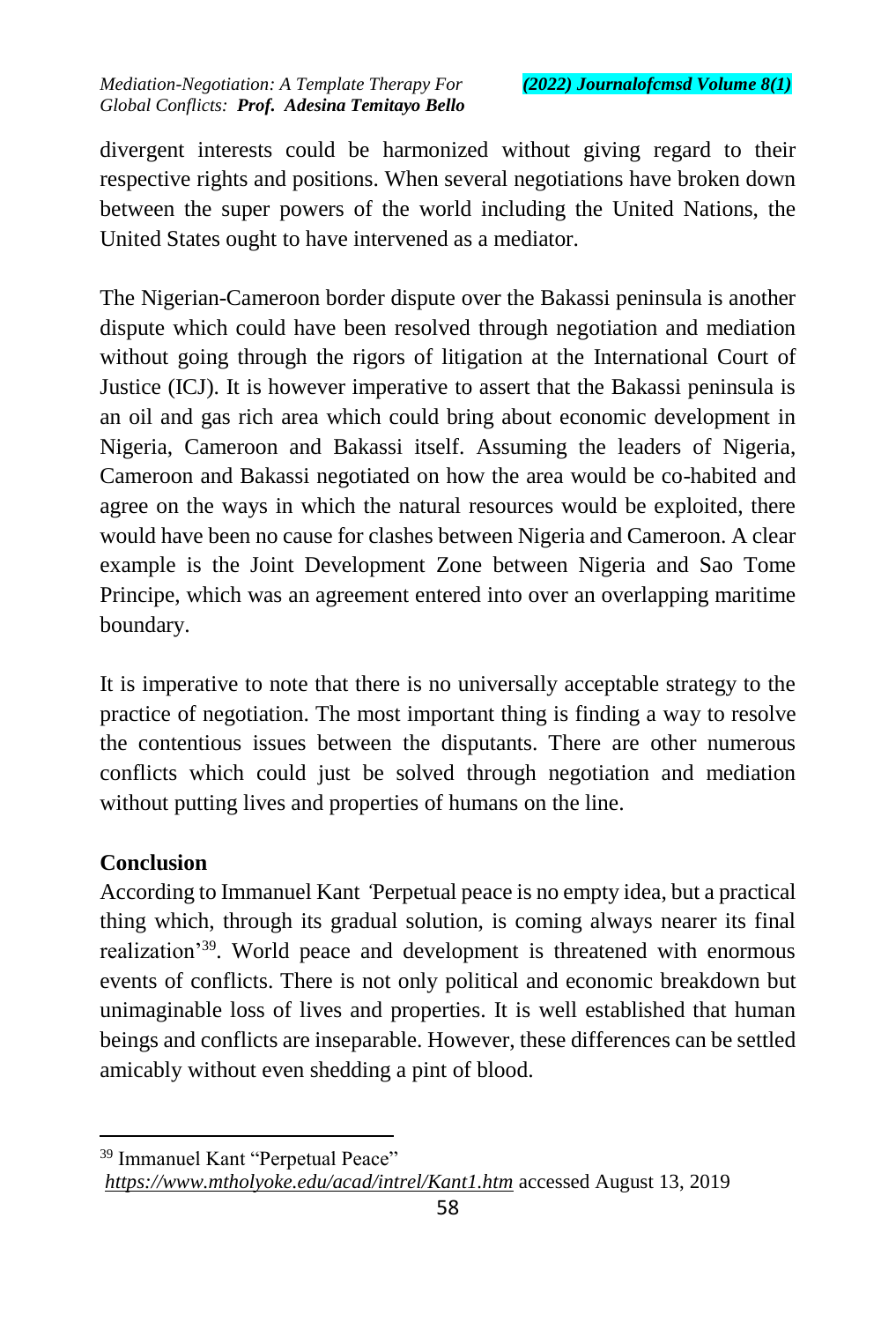Mediation and negotiation are non-violent Alternative Dispute Resolution (ADR) mechanisms that are highly flexible and cost effective. Negotiation which is communication with a view to reaching an agreement is considered as the first approach towards resolution of any dispute. A neutral third party steps in when negotiation between the disputants did not bring any positive results. Such neutral third party is known as a mediator who facilitates communication between the disputants as well as helping them to reach an agreement rather than forcing his (mediator) own decision on the disputants. These flexible dispute resolution mechanisms are highly recommended in solving conflicts at whatever level owing to evident advantages it poses coupled with a guarantee for successful result.

Globally mediation is now been canvassed for resolving conflicts because it will bring peace to the parties rather than escalating the conflicts.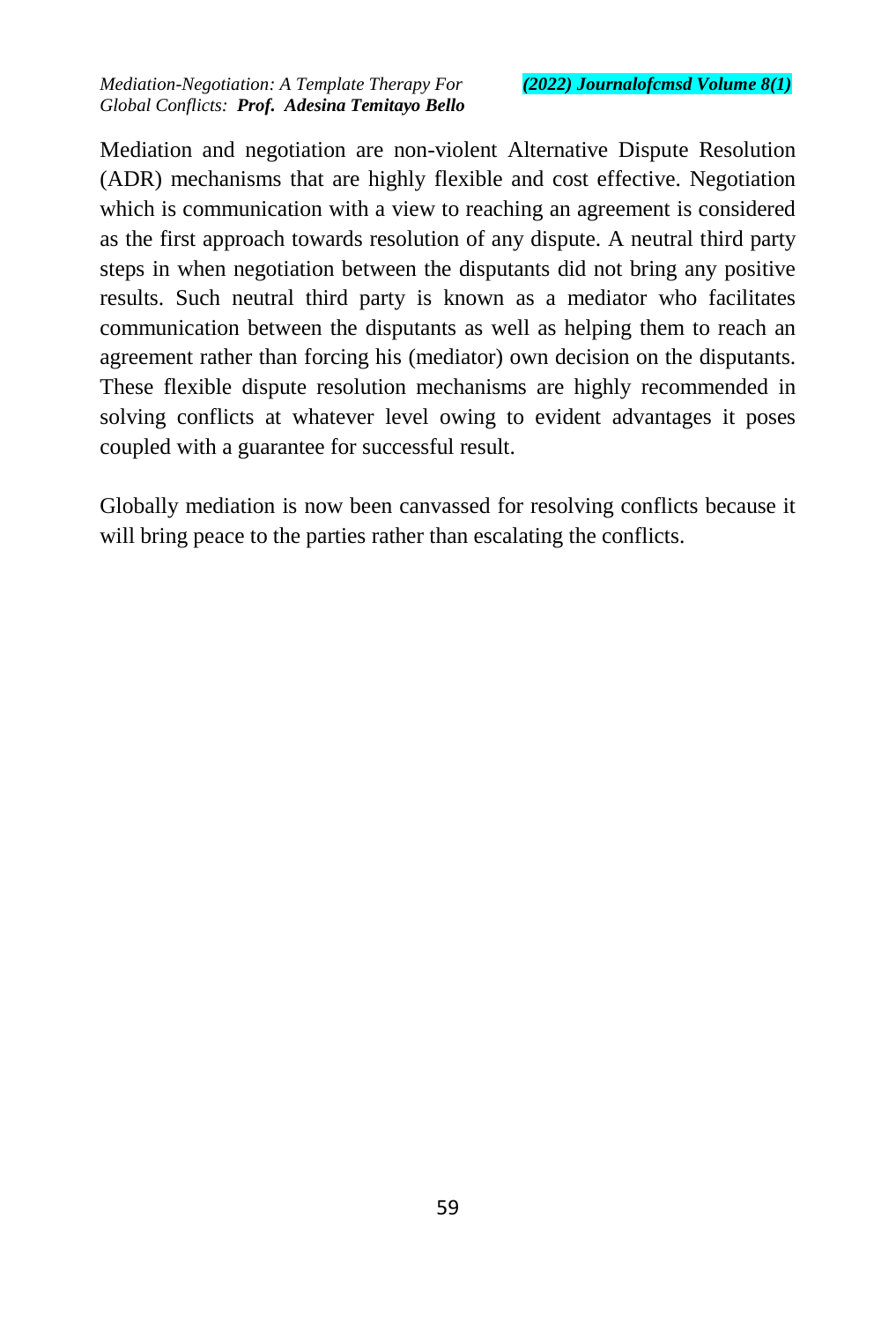#### **References**

*Alessandra Sgubini, Mara Prieditis & Andrea Marighetto,* 'Arbitration, Mediation and Conciliation: differences and similarities from an International and Italian business perspective' August August August 2014 2004<https://www.mediate.com/articles/sgubiniA2.cfm#bio> accessed 13th August 2019

Burton J. W.: Conflict resolution as a political theory *http://cardata.gmu.edu/docs/teaching/TEACHING%20PLATFORM/course%20501/ UNIT%203/ [Burton%20-](http://cardata.gmu.edu/docs/teaching/TEACHING%20PLATFORM/course%20501/UNIT%203/Burton%20-%20Conflict%20Resolution%20as%20a%20Political%20Philosophy%20copy.pdf) %20Conflict%20Resolution%20as%20a%20Political%20Philosophy%20copy.p[df](http://cardata.gmu.edu/docs/teaching/TEACHING%20PLATFORM/course%20501/UNIT%203/Burton%20-%20Conflict%20Resolution%20as%20a%20Political%20Philosophy%20copy.pdf)* accessed 21st July 2019

Bush R. and Folger J. (2004): *The Promise of Mediation: The Transformative Approach to Conflict*, San Francisco: Jossey-Bass Publishers

Carlisle Rodney P. (2003): Persian Gulf War (American at War (Fact on File)), New York: Facts on File

Christopher Moore, '*The Mediation Process: Practical Strategies for Resolving Conflict'*, 3rd., (San Francisco: Jossey-Bass Publishers, 2004). <https://www.beyondintractability.org/bksum/moore-mediation> accessed 13th August 2019.

Dilip H. (1991): *The Longest War: The Iran-Iraq Military Conflict*, New York: Routledge

Fairhall, D. et al (1991): Allied planes bomb Iraq: Kuwait"s liberation begun, says US, The

Guardian London *http://www.theguardian.com/world/1991/jan/17/iraq.davidfairhal[l](http://www.theguardian.com/world/1991/jan/17/iraq.davidfairhall)* accessed

August 13, 2019 Fisher, R. Ury, W. et al (1991): *Getting To Yes: Negotiating Agreement Without Giviing In*, 2nd ed., New York: Pengium Books

Fuller L. (1971): Mediation – its Forms and Functions, Southern California Law Review Vol. 44

Goldberg S. et al (2007): *Dispute Resolution: Negotiation, Mediation and Other Processes*, 5th Ed. Aspen Law Publishers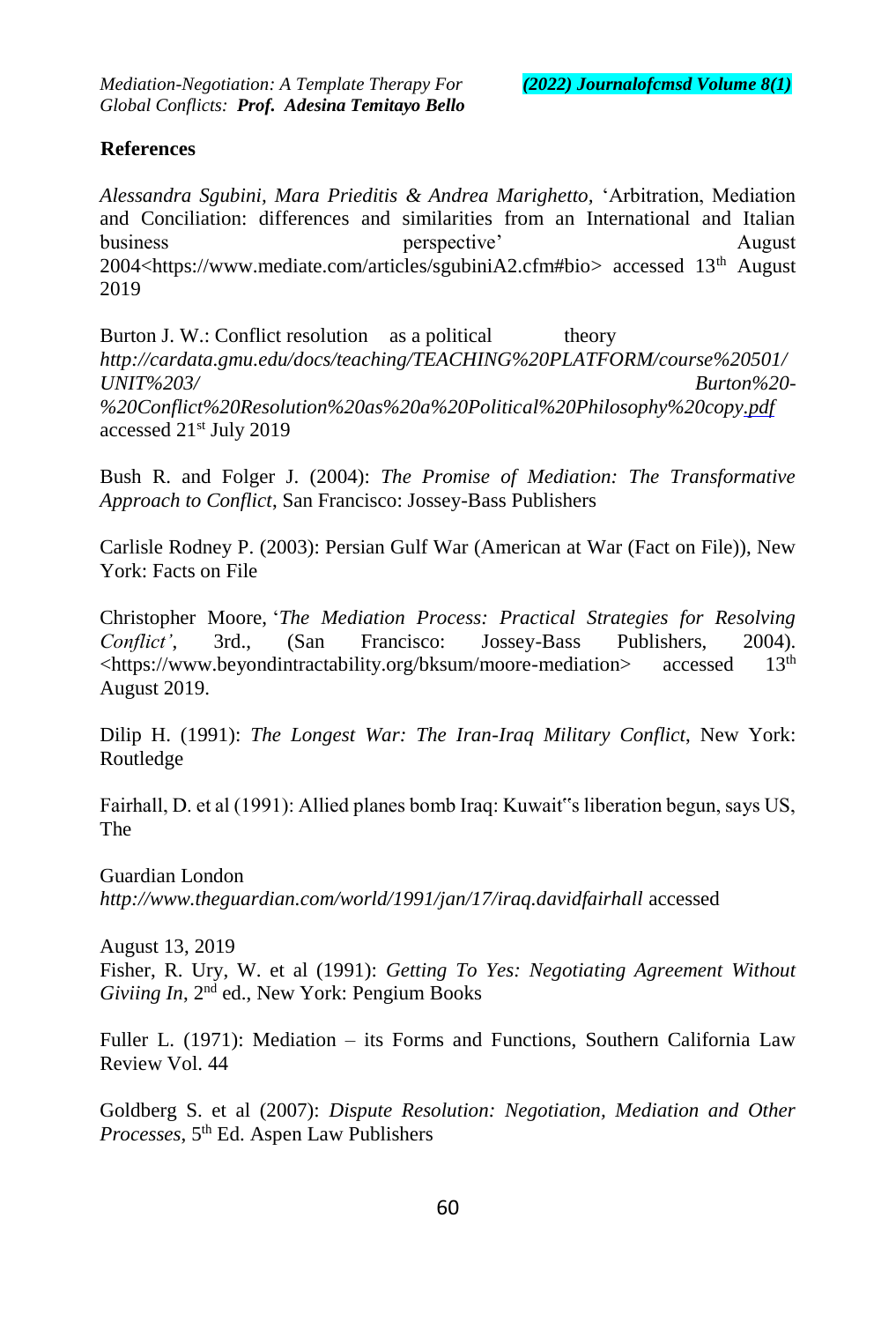Iraq-Iraq War *http://en.wikipedia.org/wiki/iran%E2%80%93Iraq\_War* [a](http://en.wikipedia.org/wiki/iran%E2%80%93Iraq_War)ccessed August 13, 2019

Jafi (2005): The Use of Terror during Iraq"s invasion of Kuwait

*http://jafi.org/JewishAgency/English/jewish%20education/Compelling%20Content/ Eye%20on%*

*20Israel/Current%20Issues/Peace%20and%20Conflict/The%20Use%20of%20Terro r%20in%20 [Kuwait.htm](http://jafi.org/JewishAgency/English/jewish%20education/Compelling%20Content/Eye%20on%20Israel/Current%20Issues/Peace%20and%20Conflict/The%20Use%20of%20Terror%20in%20Kuwait.htm)* [a](http://jafi.org/JewishAgency/English/jewish%20education/Compelling%20Content/Eye%20on%20Israel/Current%20Issues/Peace%20and%20Conflict/The%20Use%20of%20Terror%20in%20Kuwait.htm)ccessed August 13, 2019

Kant I. "Perpetual Peace" *https://www.mtholyoke.edu/acad/intrel/Kant1.htm* [a](https://www.mtholyoke.edu/acad/intrel/Kant1.htm)ccessed August 13, 2019

Lew J. et al (2003): *Comparative International Commercial Arbitration*, Netherland: Kluwer Law International

Marcel K.W & Wiseman, P. (1987): Why We Teach Law Students to Mediate, Journal of Dispute Resolution Vol. 77

Mediation: Another Method for Resolving Disputes *www.alabar.org/brochures/mediation.pdf* [a](http://www.alabar.org/brochures/mediation.pdf)ccessed August 13, 2019

Middle East Report: Stork J., Ann M. L. (1990): Background to the Crises: Why War? *[www.middleeast.org](http://www.middleeast.org/)* [a](http://www.middleeast.org/)ccessed August 12, 2019

Northrop F.S.C (1958): "*The Mediational Approval Theory of Law in American Legal Realism"*, Virginia Law Review Vol. 44

Pildat Background Paper: Conflict Management The Mediation Process *www.pildat.org/publication/conflict\_managemen[t](http://www.pildat.org/publication/conflict_management-themediationprocess.pdf%20accessed%20August%2013)[themediationprocess.pdf accessed August 13,](http://www.pildat.org/publication/conflict_management-themediationprocess.pdf%20accessed%20August%2013) 2019*

Rau S. et al (2006): *Mediation and Other Non-Binding ADR Processes* 3<sup>rd</sup> Ed., New York: Foundation Press

Roy J. Lewicki, Stephen E. Weiss and David Lewin, '*Models of Conflict, Negotiation and Third-Party Intervention: A Review and Synthesis'* Journal of Organizational Behavior, Vol. 13, No. 3, Special Issue: Conflict and Negotiation in Organizations: Historical and Contemporary Perspectives (May, 1992),  $\lt$ https://www.jstor.org/stable/2488468> accessed 13<sup>th</sup> August 2019.

Singer L.R. (1990): *Settling Disputes: Conflict Resolution in Business, Families, and the Legal System,* Boulder, Colo.: Westview Press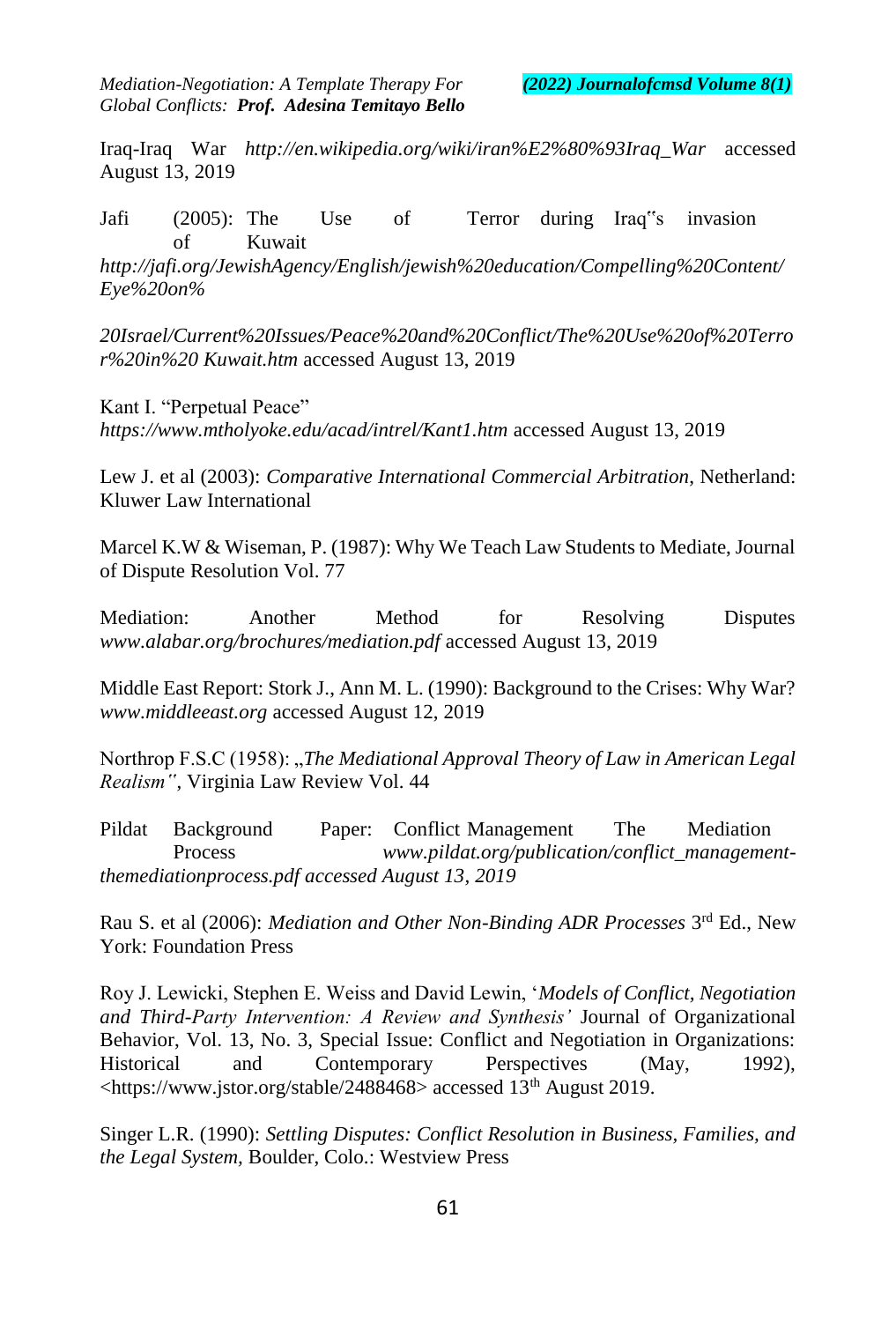Vikas S. (2009): Thought Economics: Global Conflict: Causes and Solutions for Peace, an interview with Kristiina Rintakoski Executive Director of the Crisis Management Initiative

*http://thoughteconomics.blogspot.com/2009/07/globa[l-conflict-causes-and](http://thoughteconomics.blogspot.com/2009/07/global-conflict-causes-and-solutions_16.html)[solutions\\_16.html](http://thoughteconomics.blogspot.com/2009/07/global-conflict-causes-and-solutions_16.html)* accessed August 12, 2019

Weiss Martin: War of Blackmail *www.safehaven.com/article/7228/wa[r-of-blackmail](http://www.safehaven.com/article/7228/war-of-blackmail%20accessed%20August%2012)  [accessed](http://www.safehaven.com/article/7228/war-of-blackmail%20accessed%20August%2012) [August 12](http://www.safehaven.com/article/7228/war-of-blackmail%20accessed%20August%2012)*[,](http://www.safehaven.com/article/7228/war-of-blackmail%20accessed%20August%2012) 2019